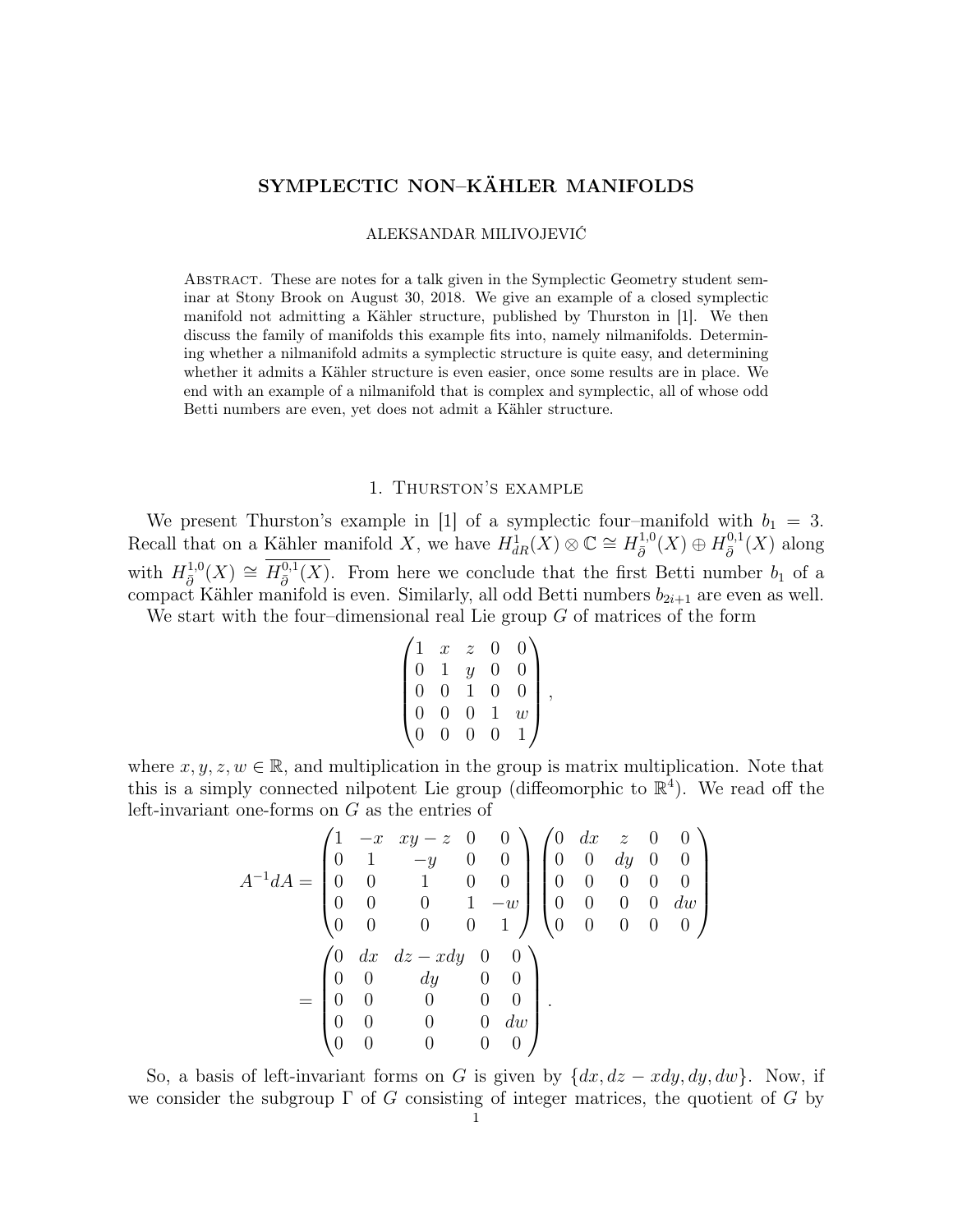left-multiplication by Γ, let us denote it  $G/\Gamma$ , is a closed manifold of dimension four. The one-forms we mentioned are left-invariant, and so they descend to one-forms on the quotient  $G/\Gamma$ . We have  $d(dx) = d(dy) = d(dw) = 0$  and  $d(dz - xdy) = -dxdy$ , and so denoting by  $\alpha, \beta, \gamma, \delta$  the descended one-forms, we have (after renaming  $\gamma$  to  $-\gamma$ )

$$
d\alpha = 0
$$
,  $d\beta = 0$ ,  $d\gamma = \alpha\beta$ ,  $d\delta = 0$ .

Now consider the two-form  $\alpha\gamma + \beta\delta$ . We have

$$
d(\alpha \gamma + \beta \delta) = \alpha \alpha \beta = 0
$$

and

$$
(\alpha \gamma + \beta \delta)^2 = 2\alpha \gamma \beta \delta.
$$

Since  $dxdydzdw \neq 0$  at every point of G, we have that  $2\alpha\gamma\beta\delta$  vanishes nowhere. Therefore  $\alpha\gamma + \beta\delta$  is a symplectic form on  $G/\Gamma$ .

To calculate  $b_1$ , we use of result of Nomizu (which we will formally state later) that tells us that we can calculate the de Rham cohomology of  $G/\Gamma$  by calculating the cohomology of the graded-commutative differential graded algebra of left-invariant forms on G, namely  $\Lambda(\tilde{\alpha}, \tilde{\beta}, \tilde{\gamma}, \tilde{\delta}; d)$ , where  $\tilde{\alpha} = dx, \tilde{\beta} = dy, \tilde{\gamma} = dz - xdy, \tilde{\delta} = dx dy$ . We see that  $H^1(\Lambda(\tilde{\alpha}, \tilde{\beta}, \tilde{\gamma}, \tilde{\delta}; d)) = \text{span}(dx, dy, dw)$  and so  $b_1(G/\Gamma) = 3$ . Therefore  $G/\Gamma$  cannot admit a Kähler metric.

Remark 1.1. Topologically, this four–manifold (known now in the literature as the Kodaira–Thurston manifold), is obtained in the following way. Start with a two-torus  $S^1 \times S^1$ , and consider the principal  $S^1$  fiber bundle over  $S^1 \times S^1$  classified by  $\alpha\beta \in$  $H^2(S^1 \times S^1; \mathbb{Z})$ , where  $\alpha, \beta$  correspond to the volume forms on the factor circles. Denote the volume form of the fiber  $S^1$  by  $\gamma$ . Over the total space E of this fiber bundle, consider the trivial  $S^1$  principal fiber bundle (classified by  $0 \in H^2(E; \mathbb{Z})$ ), i.e.  $E \times S^1$ . Denote the volume form of the fiber  $S^1$  in this iteration by  $\delta$ . This space is the Kodaira–Thurston manifold described above.

## 2. Nilmanifolds

The Kodaira–Thurston manifold we just considered fits into a class of easy-to-study closed manifolds called nilmanifolds, obtained in the following way: Take a simply connected nilpotent real Lie group  $G$  (think upper-triangular matrices). Consider the complex

$$
C(G) = \bigoplus_{p \geq 0} C^p(G),
$$

where  $C^p(G)$  is the vector space of left-invariant p-forms on G.

**Remark 2.1.** The differential d of degree  $+1$  on this complex (which we encountered before) is in fact dual to the Lie bracket [−.−] on left-invariant vector fields, in the following sense. If  $\alpha$  is a left-invariant one-form, and  $X, Y$  are left-invariant vector fields, then

$$
d\alpha(X,Y) = X(\alpha(Y)) - Y(\alpha(X)) - \alpha([X,Y]) = -\alpha([X,Y]).
$$

(The terms  $\alpha(Y)$  and  $\alpha(X)$  are constant functions since  $\alpha, X, Y$  are left-invariant, and so the corresponding terms vanish.) Denoting by  $\mathfrak g$  the Lie algebra to G and identifying its dual  $\mathfrak{g}^*$  with  $C^1(G)$ , we see that  $C^p(G)$  can be identified with  $\Lambda^p \mathfrak{g}^*$ , and so the differential on  $C(G)$  is determined by what it does on  $C^1(G)$  upon being extended to all of  $C(G)$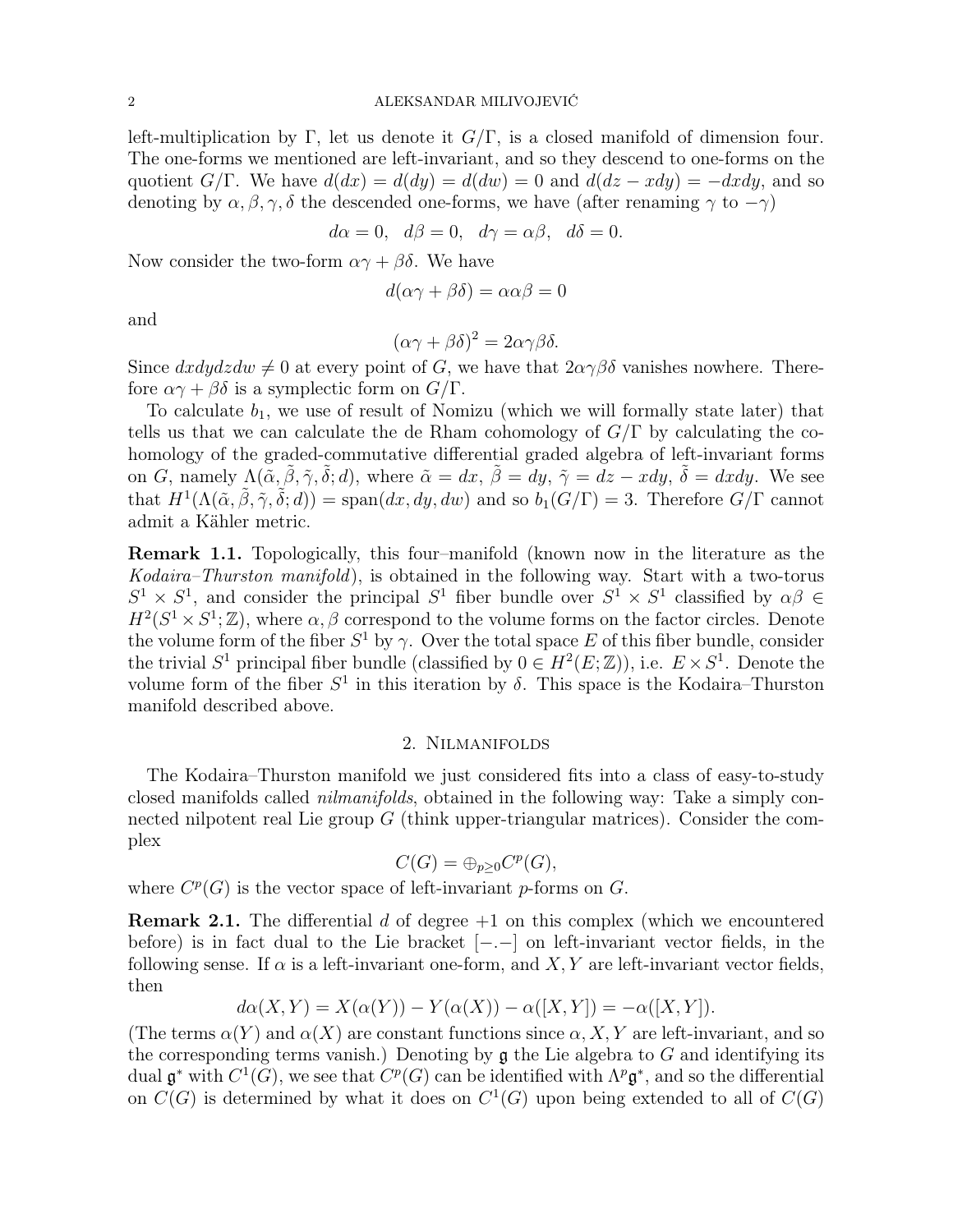by the Leibniz rule. The fact that  $d^2 = 0$  follows from "dualizing" the Jacobi identity on left-invariant vector fields.

Now, suppose we have a discrete subgroup  $\Gamma$  of G such that  $G/\Gamma$  is a closed manifold (where  $G/\Gamma$  denotes the quotient by the action of left multiplication). Then we have the following theorem:

Theorem 2.2. (Nomizu) The map of graded-commutative differential graded algebras  $(C(G), d) \to (\Omega_{deRham}(G/\Gamma), d)$  obtained by projection induces an isomorphism on cohomology.

This theorem justifies the calculation of  $b_1 = 3$  for the Kodaira–Thurston manifold done in the previous section.

The question is now: when can we find such a discrete subgroup  $\Gamma$ ? If our group G really is a matrix group, then we can take those matrices with integer entries to be Γ. However, in general the existence of such a  $\Gamma$  in a simply connected nilpotent real Lie group is a somewhat delicate issue. We have the following useful result:

Theorem 2.3. (Malcev) The simply connected real Lie group G admits a discrete subgroup  $\Gamma$  such that  $G/\Gamma$  is a closed manifold is and only if a basis of the Lie algebra g of G can be chosen in which the structure coefficients are rational numbers.

Recall, the structure coefficients of a basis  $\{X_1, \ldots, X_n\}$  for a Lie algebra g are the coefficients in the expressions  $[X_i, X_j] = \sum_k c_{ij}^k X_k$ . The same coefficients show up in the expression  $dx_i = -\sum_k c_{ij}^k x_j x_k$ , where  $x_i \in \mathfrak{g}^*$  is dual to  $X_i$ .

A nilpotent Lie group is one for which we can choose a basis  $\{x_1, \ldots, x_n\}$  of  $\mathfrak{g}^*$  such that  $dx_i$  is a linear combination of  $dx_j dx_k$  such that  $j, k < i$ . Combining this with Malcev's theorem, we obtain the following simple recipe for producing a nilmanifold:

Corollary 2.4. To assign a nilmanifold, one writes down a graded-commutative differential graded algebra generated by degree 1 variables  $x_i$ ,  $\Lambda(x_i)$ , equipped with a differential d satisfying  $dx_i = \sum_{j,k < i} c_{ij}^k x_j x_k$ , with all  $c_{ij}^k$  rational. That is, for such a differential algebra, there exists a simply connected nilpotent real Lie group whose complex of leftinvariant forms is given by the algebra, and the Lie group admits a discrete subgroup such that the quotient by left multiplication is a nilmanifold whose de Rham complex is quasi-isomorphic to the given algebra (tensored with the reals).

**Remark 2.5.** The above usage of "assign" is a bit vague. The *rational homotopy type* of a nilmanifold is determined by the isomorphism type of  $(\Lambda(x_i), d)$  as a rational differential graded algebra. A given rational homotopy type can contain multiple homotopy types of nilmanifolds within it, but we will not let that concern us right now, since all the properties we will want of our examples will depend only on their rational homotopy type.

**Example 2.6.** The Kodaira–Thurston nilmanifold is given by  $\Lambda(x, y, z, w; d)$ , where  $dx = dy = dw = 0, dz = xy$ . Another famous example of a nilmanifold is the Heisenberg nilmanifold, given by  $\Lambda(x, y, z; d)$ , where  $dx = dy = 0$ ,  $dz = xy$ . Note that the Kodaira– Thurston manifold is the Heisenberg manifold crossed with a circle.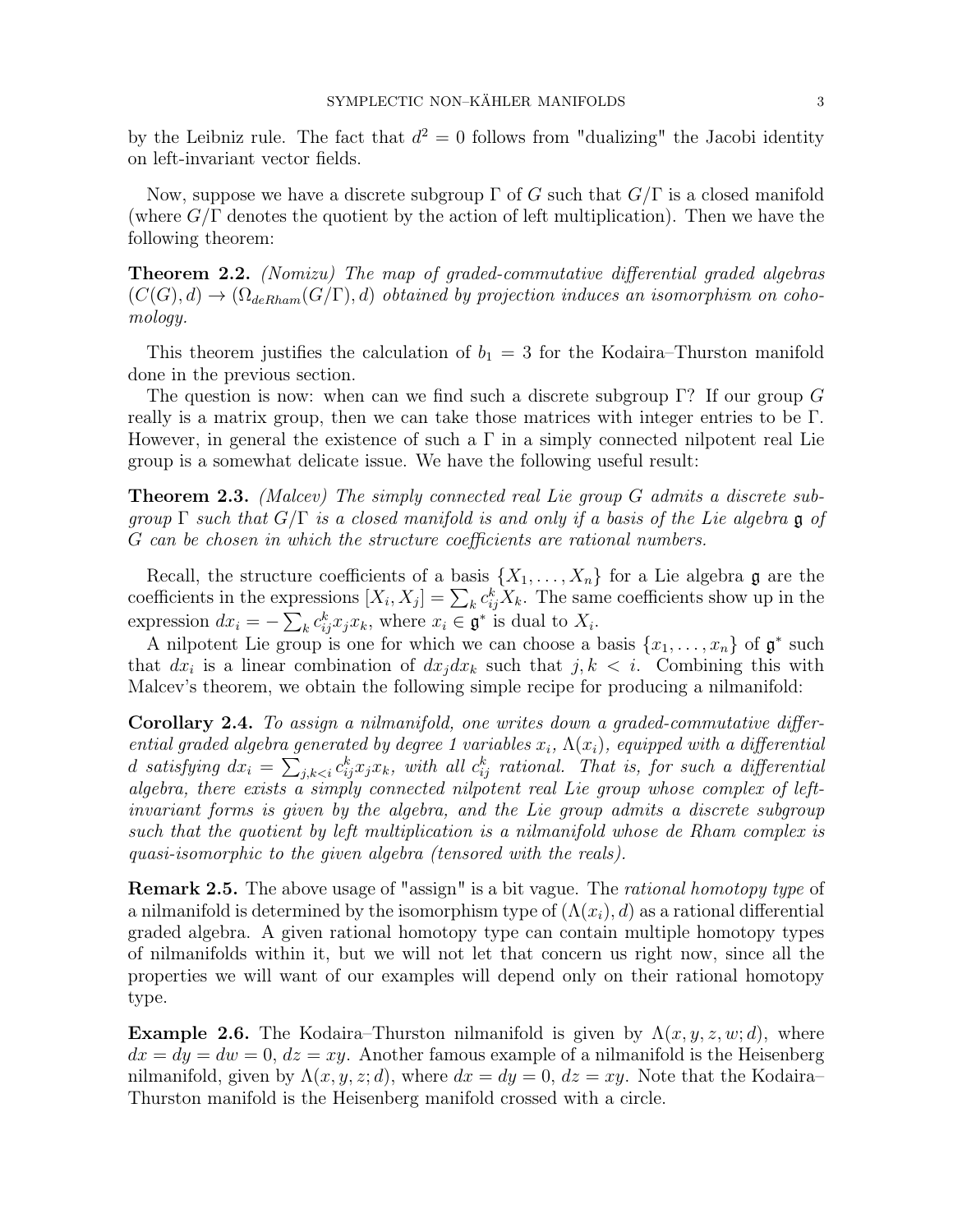**Remark 2.7.** If we have an operator d on  $\Lambda(x_1, \ldots, x_n)$  taking linear expressions to quadratic expressions, and we extend it by the Leibniz rule to act on all elements of the algebra, then in order to satisfy  $d^2 = 0$ , the operator only has to satisfy  $d^2$  on the generators  $x_i$ . For example, on quadratic expressions we have

$$
d^{2}(x_{i}x_{j}) = d((dx_{i})x_{j} - x_{i}dx_{j})
$$
  
=  $(d^{2}x_{i})x_{j} + (dx_{i})(dx_{j}) - (dx_{i})(dx_{j}) + x_{i}d^{2}(x_{j}) = 0.$ 

On higher order expressions we check that  $d^2 = 0$  by induction on wordlength.

## 3. Symplectic nilmanifolds

Now that we have a handy description of nilmanifolds in terms of differential graded algebras  $\Lambda(x_1, \ldots, x_n)$  generated in degree 1, we can ask if the algebra can tell us whether the manifold admits a symplectic form. We have the following simple criterion found in  $|2|$ :

**Proposition 3.1.** Let  $G/\Gamma$  be a nilmanifold, and consider the quasi-isomorphism of differential graded algebras

$$
(C(G),d) \xrightarrow{\phi} (\Omega_{dR}(G/\Gamma),d).
$$

The nilmanifold  $G/\Gamma$  admits a symplectic structure if and only if there is a closed element  $\omega \in C^2(G)$  such that  $\omega^n \neq 0$  (where  $2n$  is the dimension of the Lie group and corresponding nilmanifold).

Proof. If  $\omega \in C^2(G)$  satisfies  $d\omega = 0$  and  $\omega^n \neq 0$ , then  $\phi(\omega)$  satisfies  $d\phi(\omega) = \phi(d\omega) = 0$ . Denoting by  $x_1, \ldots, x_n$  a basis of  $C^1(G)$ , we have  $\omega^n = ax_1x_2 \ldots x_n$  with  $a \neq 0$ , and so  $(\phi(\omega))^n = \phi(\omega^n) = a\phi(x_1)\cdot\cdots\cdot\phi(x_n)$  which is nowhere zero as we saw on the example of the Kodaira–Thurston manifold.

Conversely, if  $\omega$  is a symplectic form on  $G/\Gamma$ , then there is a class  $[\tilde{\omega}] \in H^2(C(G), d)$ such that  $\phi^*([\tilde{\omega}]) = [\omega]$ . (Note that  $\phi$  is not necessarily invertible as a differential graded algebra map, so we cannot directly apply the same reasoning as in the previous paragraph for the converse.) Then  $[\tilde{\omega}]^n \neq 0$  since  $\phi^*([\tilde{\omega}]^n) = [\omega^n] \neq 0$ , so in particular  $\tilde{\omega}^n \neq 0$ .  $\square$ 

**Example 3.2.** Writing the Kodaira–Thurston manifold as  $\Lambda(x, y, z, w; dx = dy = dw =$  $0, dz = xy$ , we see that the manifold is symplectic since the element  $xz + yw$  satisfies  $d(xz + yw) = 0$  and  $(xz + yw)^2 = 2xzyw \neq 0$ .

## 4. Kähler nilmanifolds and formality

To conclude that a (nil)manifold does not admit a Kähler metric, it suffices to show that some odd Betti number  $b_{2i+1}$  is odd. But more is true in the case of nilmanifolds; nilmanifolds are almost never Kähler:

**Theorem 4.1.** If a nilmanifold  $G/\Gamma$  admits a Kähler metric, then G is abelian and  $G/\Gamma$ is (diffeomorphic to) a torus.

The argument will pass through Sullivan–Quillen rational homotopy theory. In rational homotopy theory (let us in fact restrict to the real homotopy theory of manifolds for simplicity), one takes the de Rham complex of a manifold  $(\Omega_{dR}, d)$  and wishes to find a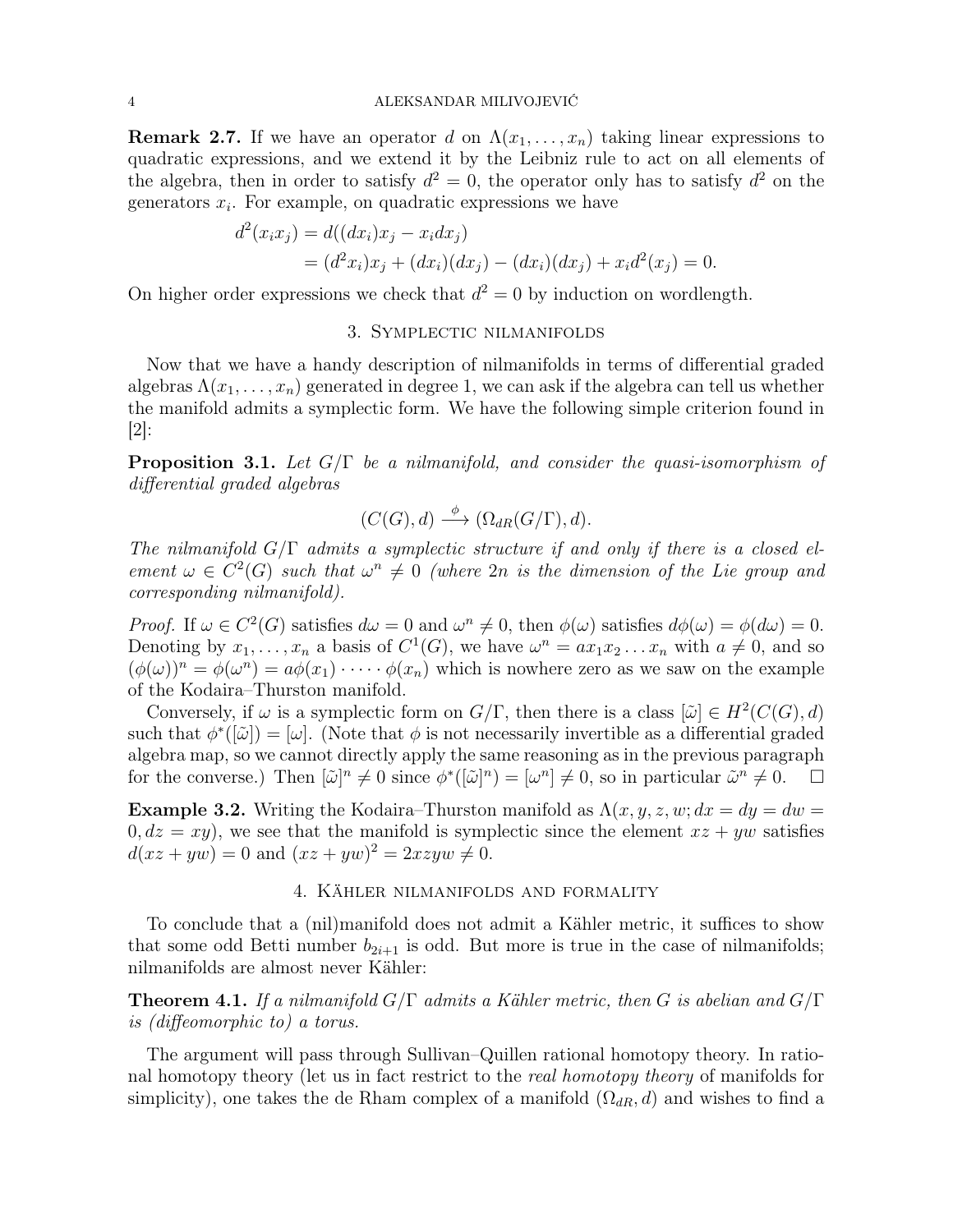nilpotent differential graded algebra  $(\Lambda, d)$  with a quasi-isomorphism, i.e. a differential graded algebra map inducing an isomorphism on cohomology, from  $(\Lambda, d)$  to  $(\Omega_{dR}, d)$ . By *nilpotent* we mean that  $(\Lambda, d)$  is free as an algebra, and we can place an ordering on the generators in each degree such that  $dx$  is in the subalgebra generated by generators preceding x in the ordering, without linear terms. We call  $(\Lambda, d)$  the minimal model of the manifold. Any two minimal models are isomorphic as differential graded algebras, and contain a good deal of information about the manifold.

The story of nilmanifolds is catered to rational homotopy theory: by Nomizu's theorem,  $(C(G), d)$  is a minimal model of the nilmanifold  $G/\Gamma$ .

A popular question in rational homotopy theory is whether the minimal model of a manifold can be obtained from the cohomology ring of the manifold. That is, given a manifold M with minimal model  $(\Lambda, d)$ , we can ask whether there exists a quasiisomorphism  $(\Lambda, d) \stackrel{\sim}{\longrightarrow} (H^*(M), 0)$ , where the cohomology ring is interpreted as a differential graded algebra with trivial differential 0. If such a quasi-isomorphism exists, we say the manifold is *formal*. (Note that the algebra  $H^*(M)$  is isomorphic to  $H^*(\Lambda, d)$ , and so we could replace  $H^*(M)$  by  $H^*(\Lambda, d)$  in the definition of formality.)

Example 4.2. We show that the Kodaira–Thurston manifold is not formal. Indeed, suppose there were a quasi-isomorphism  $\Lambda(x, y, z, w; dz = xy) \stackrel{f}{\rightarrow} H^*(\Lambda(x, y, z, w; dz = xy)$ . Then, since f induces an isomorphism on  $H^1$ , and  $[x]$ ,  $[y]$ ,  $[w]$  span  $H^1(\Lambda(x,y,z,w), d)$ , we have

$$
f(x) = \alpha_1[x] + \alpha_2[y] + \alpha_3[w],
$$
  
\n
$$
f(y) = \beta_1[x] + \beta_2[y] + \beta_3[w],
$$
  
\n
$$
f(z) = \gamma_1[x] + \gamma_2[y] + \gamma_3[w],
$$

where not all of the  $\alpha_i$  are 0, and likewise for the  $\beta_i$ . Consider now the equation  $f(dz) =$  $df(z)$ . On the one hand,

$$
f(dz) = f(xy) = f(x)f(y)
$$
  
=  $\alpha_1\beta_3[x][w] + \alpha_2\beta_3[y][w] - \beta_1\alpha_3[x][w] - \beta_2\alpha_3[y][w]$   
=  $\alpha_1\beta_3[xw] + \alpha_2\beta_3[yw] - \beta_1\alpha_3[xw] - \beta_2\alpha_3[yw].$ 

We used the fact that  $[x][y] = 0$  since  $xy = dz$ . On the other hand,  $df(z) = 0$  since the differential in  $H^*$  is trivial. From here we conclude that  $(\alpha_1, \alpha_2, \alpha_3)$  and  $(\beta_1, \beta_2, \beta_3)$ are linearly dependent. It follows that the induced map  $f^*$  on  $H^1$  is at most rank 2, a contradiction.

The above direct argument to show non-formality can be generalized to obtain the following result:

**Theorem 4.3.** (Hasegawa) A nilmanifold  $G/\Gamma$  is formal if and only if the differential d in  $\Lambda(x_1, \ldots, x_n; d)$  is trivial, i.e. G is abelian, i.e.  $G/\Gamma$  is a torus.

Remark 4.4. We can think of formality of manifolds as the following: If a manifold is formal, then no cohomology class is represented by a form in the ideal of non-closed forms. (For the formal statement and converse, see [3]). Then we can immediately see that the Kodaira–Thurston nilmanifold  $\Lambda(x, y, z, w; dz = xy)$  is not formal, since the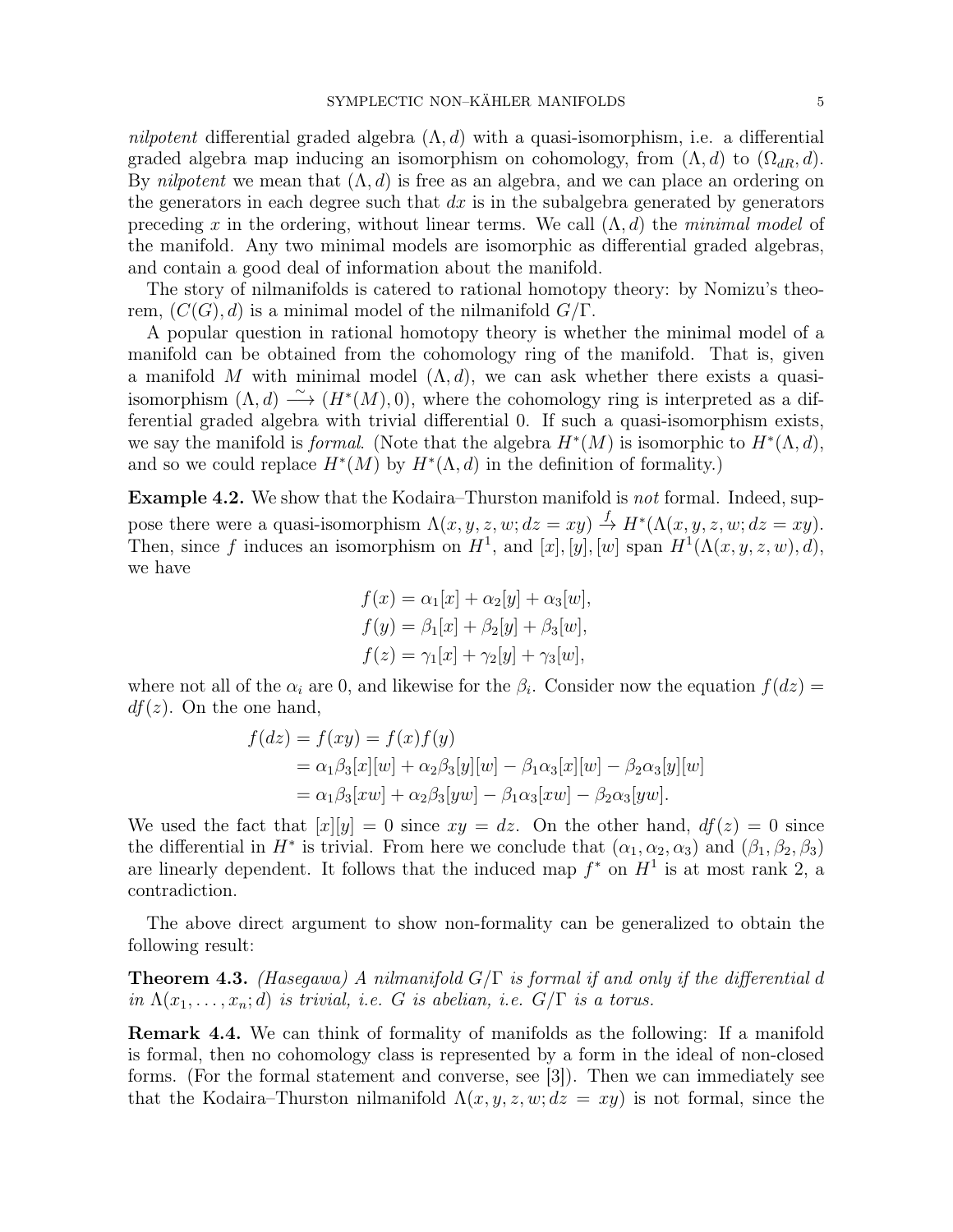cohomology class  $[xz]$  is represented by  $xz$ , a form in the ideal of non-closed forms, i.e. the ideal generated by z. Similarly all nilmanifolds with  $d \neq 0$  are not formal.

The connection between formality and admitting a Kähler metric is given by the following famous theorem [3]:

Theorem 4.5. (Deligne–Griffiths–Morgan–Sullivan) Compact Kähler manifolds are formal.

Example 4.6. Using all of this, we now give an example of a six–dimensional nilmanifold  $G/\Gamma$  which is symplectic, complex, has  $b_1, b_3, b_5$  even, yet does not admit a Kähler metric. Consider the nilmanifold given by  $\Lambda(x_1, x_2, y_1, y_2, z, w; d)$  with  $dx_1 = dx_2 = dy_1 = dy_2$ 0,  $dz = x_1y_1$ , and  $dw = x_2y_2$ . The form  $\omega = x_1z + x_2w + y_1y_2$  satisfies  $d\omega = 0$  and  $\omega^3 \neq 0$ , and so we have a symplectic form on  $G/\Gamma$ .

To define a complex structure on  $G/\Gamma$ , note that the left-invariant vector fields  $X_1, X_2,$  $Y_1, Y_2, Z, W$  on G dual to the left-invariant one-forms corresponding to  $x_1, x_2, y_1, y_2, z, w$ descend to  $G/\Gamma$  to give a trivialization of the tangent bundle. (Denote the descended vector fields by the same letters.) We can thus define an almost complex structure  $J$ on these global basis vectors, and check that the Nijenhuis bracket vanishes at a point to conclude that it vanishes everywhere and hence the almost complex structure  $J$  is integrable.

Dualizing the differential  $d$ , we see that

$$
[X_1, Y_1] = -Z, \quad [X_2, Y_2] = -W,
$$

and all other brackets are 0. Define an almost complex structure J on  $G/\Gamma$  by setting  $JX_1 = Y_1, JX_2 = Y_2, JY_1 = -X_1, JY_2 = -X_2, JZ = W, JW = -Z$ . Furthermore, this almost complex structure is integrable, since we can immediately see that the Nijenhuis tensor

$$
N(A, B) = [A, B] + J[JA, B] + J[A, JB] - [JA, JB]
$$

vanishes identically.

As for the Betti numbers,  $b_1 = 4$  since  $H^1(\Lambda(x_1, x_2, y_1, y_2, z, w; d))$  is spanned by  $[x_1], [x_2], [y_1], [y_2],$  and so by duality  $b_5 = 4$ . Direct calculation in the minimal model gives us that  $H^3$  is spanned by

$$
[x_1y_1z], [x_1x_2z], [x_1x_2w], [x_1y_2z], [x_1y_2w], [y_1x_2z], [y_1x_2w], [y_1y_2z], [y_1y_2w], [x_2y_2w], [x_1y_2w], [x_1y_2w], [x_1y_2w], [x_1y_2w], [x_1y_2w], [x_1y_2w], [x_1y_2w], [x_1y_2w], [x_1y_2w], [x_1y_2w], [x_1y_2w], [x_1y_2w], [x_1y_2w], [x_1y_2w], [x_1y_2w], [x_1y_2w], [x_1y_2w], [x_1y_2w], [x_1y_2w], [x_1y_2w], [x_1y_2w], [x_1y_2w], [x_1y_2w], [x_1y_2w], [x_1y_2w], [x_1y_2w], [x_1y_2w], [x_1y_2w], [x_1y_2w], [x_1y_2w], [x_1y_2w], [x_1y_2w], [x_1y_2w], [x_1y_2w], [x_1y_2w], [x_1y_2w], [x_1y_2w], [x_1y_2w], [x_1y_2w], [x_1y_2w], [x_1y_2w], [x_1y_2w], [x_1y_2w], [x_1y_2w], [x_1y_2w], [x_1y_2w], [x_1y_2w], [x_1y_2w], [x_1y_2w], [x_1y_2w], [x_1y_2w], [x_1y_2w], [x_1y_2w], [x_1y_2w], [x_1y_2w], [x_1y_2w], [x_1y_2w], [x_1y_2w], [x_1y_2w], [x_1y_2w], [x_1y_2w], [x_1y_2w], [x_1y_2w], [x_1y_2w], [x_1y_2w], [x_1y_2w], [x_1y_2w], [x_1y_2w], [x_1y_2w], [x_1y_2w], [x_1y_2w], [x_1y_2w], [x_1y_2w], [x_1y_2w], [x_
$$

and so  $b_3 = 10$ .

This nilmanifold does not admit a Kähler structure since the differential in its minimal model is non-trivial.

**Example 4.7.** The Kodaira–Thurston nilmanifold  $\Lambda(x, y, z, w; dz = -xy)$  admits a complex structure as well. Denoting the vector fields dual to  $x, y, z, w$  by  $X, Y, Z, W$  we can set  $JX = Y$  and  $JZ = W$ . A direct check of the Nijenhuis tensor confirms that this almost complex structure is integrable.

#### **REFERENCES**

[1] Thurston, W.P., 1976. Shorter Notes: Some Simple Examples of Symplectic Manifolds. Proceedings of the American Mathematical Society, 55(2), pp.467-468.